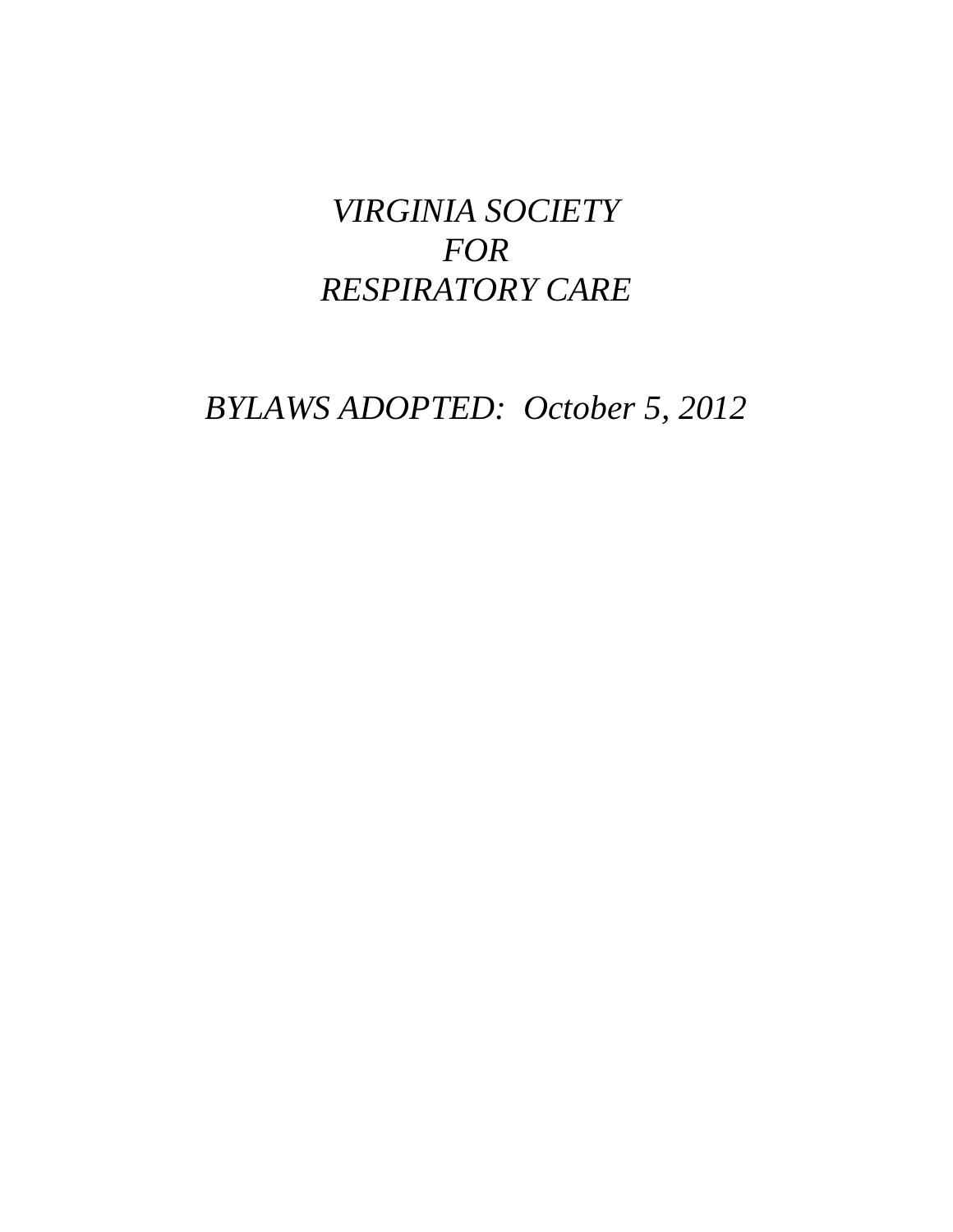## ARTICLE I - NAME AND BOUNDARIES

#### SECTION 1. NAME

This organization, the Virginia Society for Respiratory Care, Inc. (VSRC), hereinafter referred to as the Society, is incorporated under the laws of the Commonwealth of Virginia. The Society shall be a chartered affiliate of the American Association for Respiratory Care (AARC), hereinafter referred to as the Association.

#### SECTION 2. BOUNDARIES

- a. The boundaries of this Society shall be the boundaries of the Commonwealth of Virginia.
- b. The boundaries of the five districts which ensure geographic representation to the Board of Directors shall be identified in the standing rules.

# ARTICLE II - OBJECT

## SECTION 1. PURPOSES

- a. Encourage, develop, and provide educational programs for those persons interested in respiratory therapy, diagnostics, pulmonary rehabilitation, and sleep medicine. Hereinafter referred to as Respiratory Care.
- b. Advance the science, technology, ethics, and art of respiratory care through institutes, meetings, lectures, publications, and other materials**/initiatives**.
- c. Facilitate cooperation and understanding among respiratory care **personnel and the medical profession, allied health professions**, hospitals, service companies, industry, governmental and other organizations, and other agencies interested in respiratory care.
- d. Provide education **for** to the general public in pulmonary health promotion and disease prevention.

# SECTION 2. INTENT

- a. No part of the monies of the Society shall inure to the benefit of any private member or individual**, nor shall the Society perform particular services for individual members thereof.**
- b. Distribution of the funds, income, and property of the Society are intended to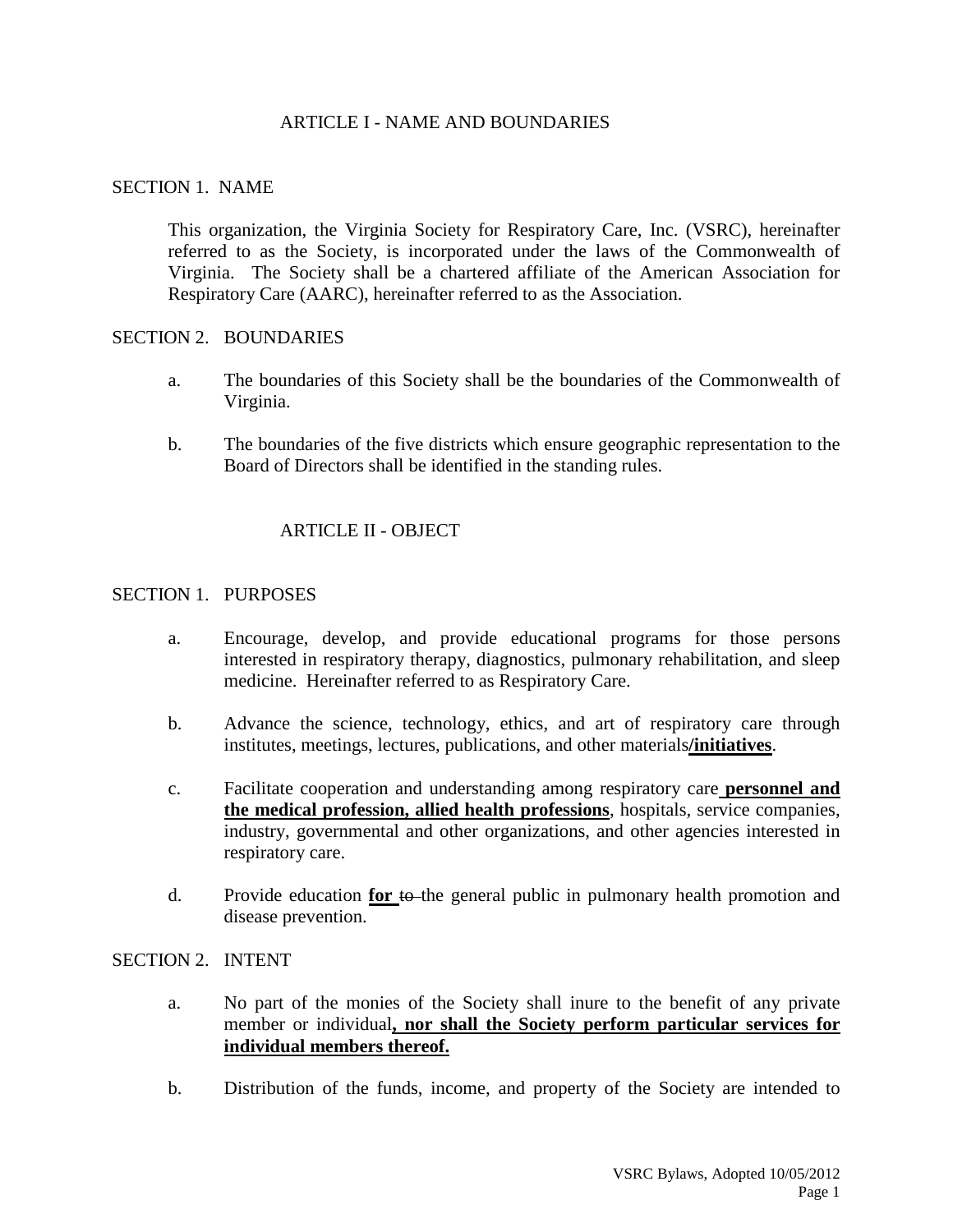provide directly or indirectly for the purposes in Section 1 of Article II. Indirect provisions may be accomplished by making contributions to charitable, educational or scientific organizations, community chests, foundations, or other kindred institutions maintained and created for one or more of the foregoing purposes, if at the time of distribution the payee or distributions are exempt from income taxation, and if gifts or transfers to the payee or distributees are then exempt from taxation under the provisions of Sections 501, 2055, 2522 of the Internal revenue Code or changes which amend or supersede the said sections.

- c. In the event of dissolution of the Society, whether voluntary or involuntary, all of its remaining assets shall be distributed, unless otherwise required by law, in such manner as the Board of Directors of the Society by majority vote determine to be best calculated to carry out the purposes for which the Society was formed. The distribution of the funds, income, and property of this Society upon dissolution may be made available to any organization in Article II, Section 2. b. under the stated conditions.
- d. The Society shall not commit any act which shall constitute the unauthorized practice of medicine under the laws of the Commonwealth of Virginia.

## ARTICLE III - MEMBERSHIP

#### SECTION 1. CLASSES

The members of the Society shall include three classes: Active Member, Associate Member, and Special Member.

#### SECTION 2. ACTIVE MEMBER

Active Members shall meet the requirements set forth in AARC Bylaws, Article III, Section 2, and shall be an Active Member in good standing in the AARC.

#### SECTION 3. ASSOCIATE MEMBER

Associate members shall meet the requirements set forth in AARC Bylaws, Article III, Section 3 and shall be Associate Members in good standing in the AARC. There shall be th**e** ree (3) **following** subclasses of Associate Membership:

# **a. Foreign Member. Individuals will be classified as foreign members if they meet all of the requirements for Associate Membership and they are citizens of, or reside in, any country other than the United States of America.**

**b.** a. Student Member. An i**I**ndividual**s will be classified** is eligible to be**as** a Student Member**s** if the**y** student meets all of the requirements for **Associate** student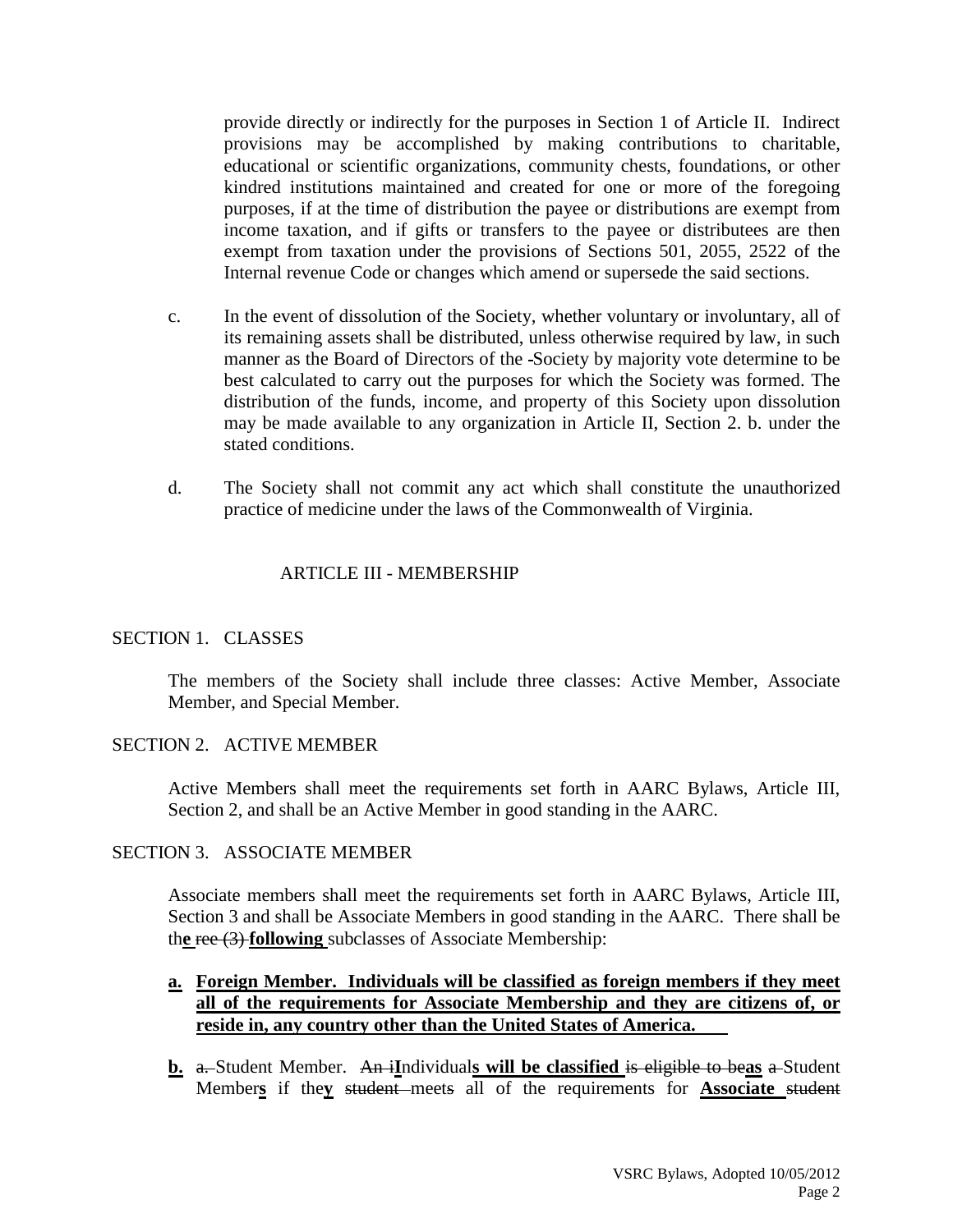membership in the AARC and is enrolled in a formal training program in respiratory care within the boundaries of the Commonwealth of Virginia.are **enrolled in an educational program in respiratory care accredited by, or in the process or seeking accreditation from, an AARC-recognized agency.**

- **c. Foreign Student Member. Individuals will be classified as Foreign Student Members if they meet all the requirements for a Foreign Member and are enrolled in an educational program in respiratory care which is accredited, or is seeking accreditation, by an appropriate governmental or professional accrediting agency.**
- **d.** b. Physician Member. An i **I**ndividual**s** is **will be** eligible to be **classified** a**s** Physician Member**s** if the**y** physician meets all of the requirements for Associate Membership and is **are duly** licensed as a doctor of medicine or osteopathy in the Commonwealth of Virginia.
- **e.** Industrial Member. An i **I**ndividual**s** is eligible to **will** be **classified** a**s**n Industrial Member**s** if he/she**they** meets all of the requirements for AARC Associate Membership**, and their primary occupation or business or a majority of their business time is directly or indirectly devoted to the manufacture, sale, or distribution of equipment or products which are directly or indirectly used in the area of respiratory care**.

# SECTION 4. SPECIAL MEMBER

- a. Life Member. Society Life Members shall be members who have rendered outstanding service to the Society. Life membership may be conferred by an affirmative two-thirds  $(2/3)$  vote of the Board of Directors when a quorum is present. Life Members shall have all the rights and privileges of membership in the Society, except they shall not be entitled to hold office, hold committee chair positions, or vote.
- b. Honorary Member. Society Honorary Members shall be individuals who have achieved special recognition or have made a special contribution to the Society or to the field of respiratory care. The board of directors may confer honorary membership by two-thirds (2/3) vote of the Board of Directors when a quorum is present. Honorary Members shall have all the rights and privileges of membership in the Society, except they shall not be entitled to hold office, hold committee chair positions or vote.
- c. General Member. Society General Members shall be individuals who have an interest in respiratory care and who do not qualify for other membership classifications. General Members shall have all the rights and privileges of membership in the Society except that they shall not be entitled to hold office, hold committee chair positions, or vote.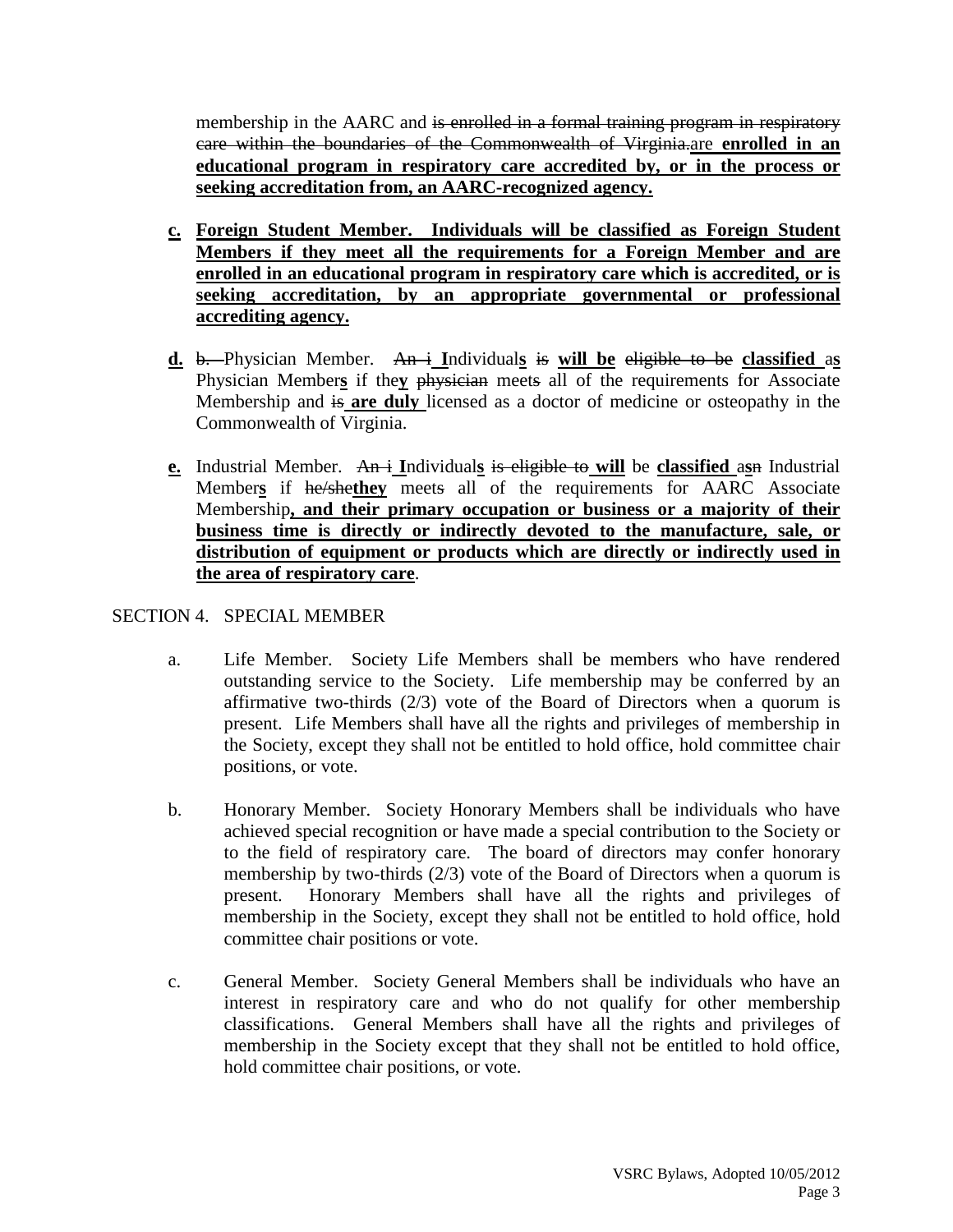#### SECTION 5. APPLICATION FOR MEMBERSHIP

Applicants for membership shall follow the AARC Application for Membership requirements as described in Article III, Section 6, of the AARC Bylaws.

#### SECTION 6. FISCAL YEAR

The fiscal year of the Society shall be from January 1, through December 31 **of each calendar year**.

#### SECTION 7. REPRIMAND, TERMINATION, OR SUSPENSION OF MEMBERS

If the conduct of any Society member shall appear to be in willful violation of the Bylaws or standing rules of the Society or the AARC, be prejudicial to the Society's or the AARC's interests as defined in the AARC Code of Ethics, or if the member is found guilty in a court of law, or disciplinary hearing convened under the laws governing the practice of respiratory care, the Society Board of Directors shall immediately report and refer the matter to the AARC.

## ARTICLE IV - BOARD OF DIRECTORS

# SECTION 1. COMPOSITION AND POWERS

- a. The executive government of the Society shall be vested in a board of eighteen (18) active members: six (6) officers, two (2) delegates, and ten (10) directors.
- b. The President shall chair and serve as presiding officer of the Board of Directors. The President shall invite such individuals to the meetings of the board as he/she shall deem necessary with the privilege of voice, not of vote.
- c. Upon refusal or neglect of any member of the board to perform the duties of that office or for any conduct deemed prejudicial to the Society, the Board of Directors shall have the power to declare an office vacant by a majority vote of the entire board. Written notice shall be given to the member that the office has been declared vacant.

## SECTION 2. DUTIES

- a. Supervise all business and activities of the Society within the limitations of the law, the Articles of Incorporation, these bylaws and the standing rules.
- b. Adopt and rescind standing rules of the Society, by which all members of the Society shall be bound.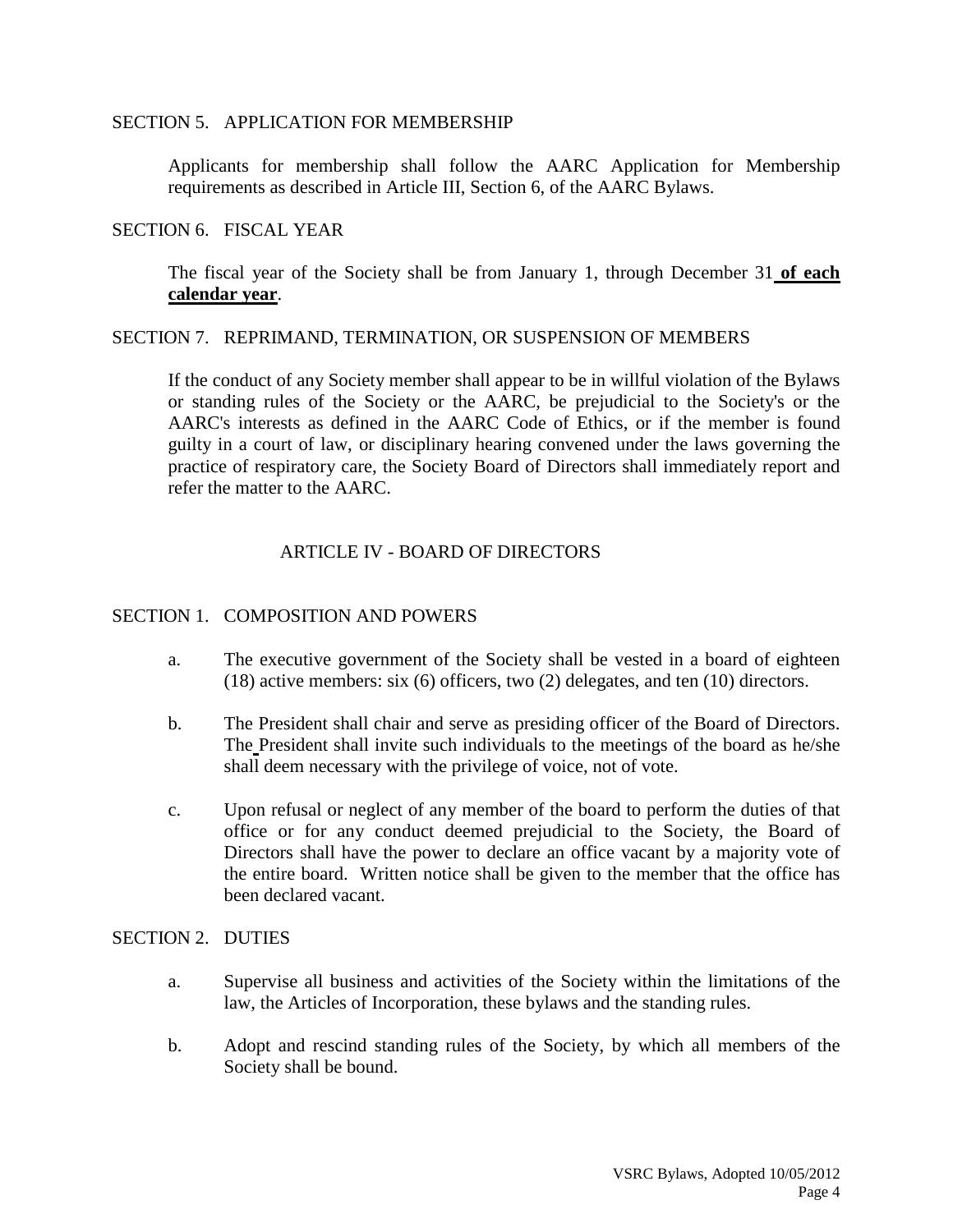c. After consideration of the budget**,** determine for the following year the amount of remunerations, stipends, and other related matters.

# SECTION 3. OFFICERS

- a. The officers of the Society shall be: a President, a President-elect, a Vice President, a Secretary, a Treasurer, and the Immediate Past President.
- b. Term of Office
	- 1. The term of office for all officers other than Treasurer, Secretary and Vice President shall be for one (1) year. The term of office for the Treasurer, Secretary and Vice President shall be two (2) years. The beginning of the term of office for the Vice President shall not coincide with the beginning of the terms of office of the Secretary and Treasurer. The term of office for all officers shall be**gin at the first board meeting after the beginning of the** the same as the fiscal year of the Society. The President-elect shall automatically accede to the presidency when the President's term ends.
	- 2 The Vice President, Secretary, and Treasurer shall not serve more than three (3) consecutive terms in the same office.
- c. Vacancies in Office
	- 1. In the event of a vacancy in the office of President, the President-elect shall become acting President to serve the unexpired term of his/her predecessor and shall serve his/her own successive term as President.
	- 2. In the event of a vacancy in the office of President-elect, the Vice President shall assume the office of the President-elect as well as his/her own office. The individual shall serve for the unexpired term of his/her predecessor in office and shall accede to the office of President.
	- 3. In the event of a vacancy in the office of the Vice President, Secretary, or Treasurer, the Board of Directors shall fill the vacancy by appointment. The individual so appointed shall serve the unexpired term of his/her predecessor in office.
- d. Duties of Officers
	- 1. President: The President shall be the chief executive officer of the Society. The President shall preside at the annual business meeting and all meetings of the Board of Directors, prepare an agenda for the annual business meeting and submit it to the membership in accordance with Article V, Section 3 of these bylaws, prepare an agenda for each meeting of the Board of Directors and submit it to the members of the board in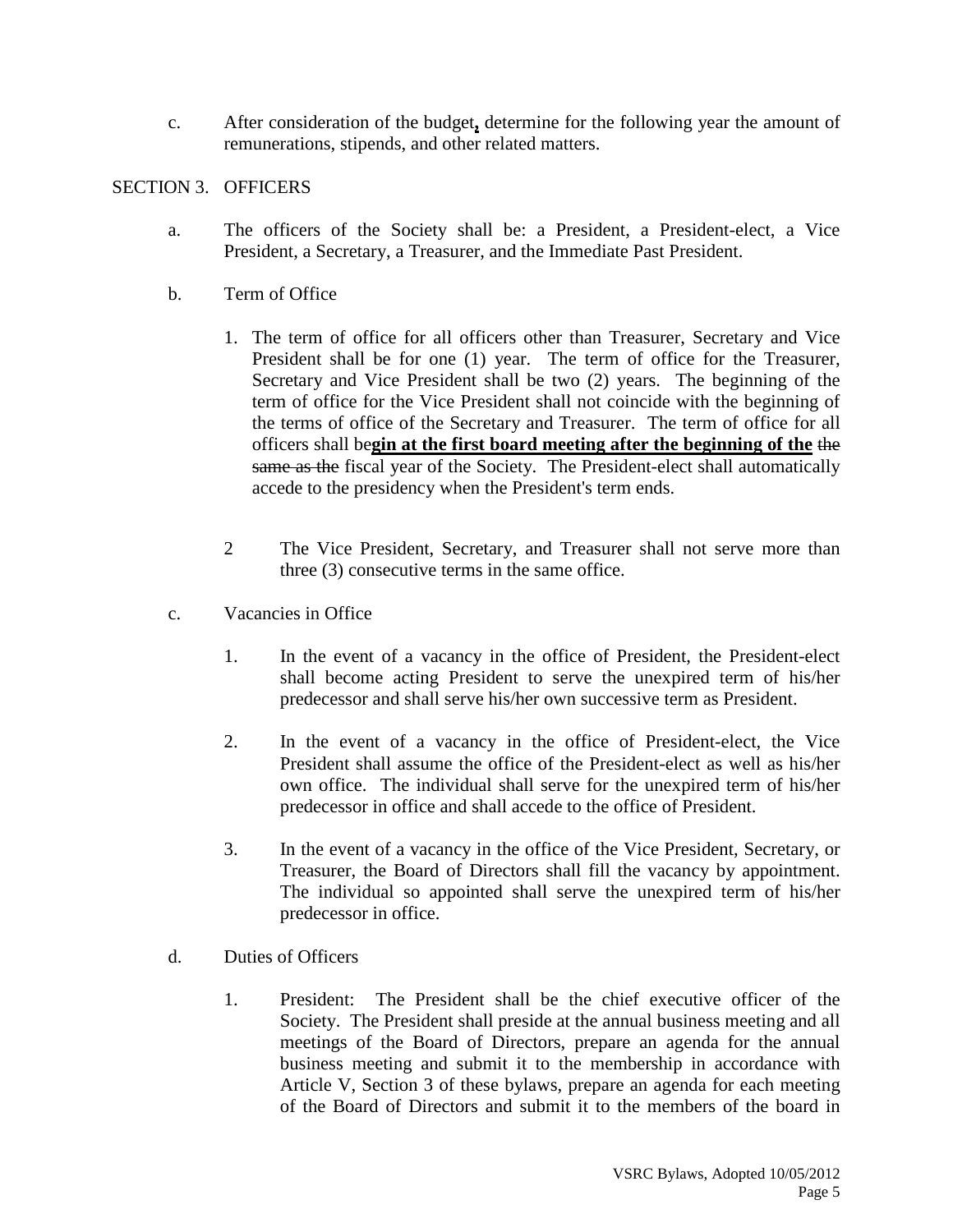accordance with Article IV, Section 6. d. of these bylaws, appoint standing and special committees subject to the approval of the Board of Directors, in accordance with Article VII, Section 1 of these bylaws, be an ex officio member of all committees except the Nomination and Election Committee, present to the Board of Directors and the membership an annual report of the Society; and perform other duties as shall be assigned by the Board of Directors.

- 2. President-elect: The President-elect shall become acting President and shall assume the duties of the President in event of the President's death, absence, resignation, or incapacity and shall perform such other duties as shall be assigned by the Board of Directors.
- 3. Vice President: The Vice President shall assume the office of the President-elect in the event of the President-elect's death, absence, resignation, or incapacity and shall serve for the unexpired term of his/her predecessor in office and shall accede to the office of President. The Vice President **as Chair of the Program Committee** will oversee the major designated seminars sponsored by the Society and shall perform such other duties as shall be assigned by the Board of Directors.
- 4. Treasurer: The Treasurer shall have charge of all funds and securities of the Society; endorsing checks, notes, or other orders for the payment of bills; disbursing of funds in accordance with the approved budget and/or as authorized by the Board of Directors; and depositing funds as the Board of Directors may designate. The Treasurer shall see that full and accurate accounts of revenue and expense are kept; make a written quarterly financial report to the Board of Directors, and prepare a complete written yearly report to be presented at a quarterly meeting of the Board of Directors; and shall perform such duties as shall be assigned by the President or the Board of Directors. At the expense of the Society, the Treasurer shall be bonded in an amount determined by the Board of Directors.
- 5. Secretary: The Secretary shall have charge of keeping the minutes of the Board of Directors and the annual business meetings and of submitting a copy of these minutes to the Executive Office of the AARC within ten (10) calendar days following their approval; executing the general correspondence; attesting the signature of the officers of the Society; affixing the corporate seal on documents so requiring; and performing all duties as shall be assigned by the President or the Board of Directors.
- 6. Immediate Past President: The Immediate Past President shall advise and consult with the President and shall perform such duties as assigned by the President or Board of Directors.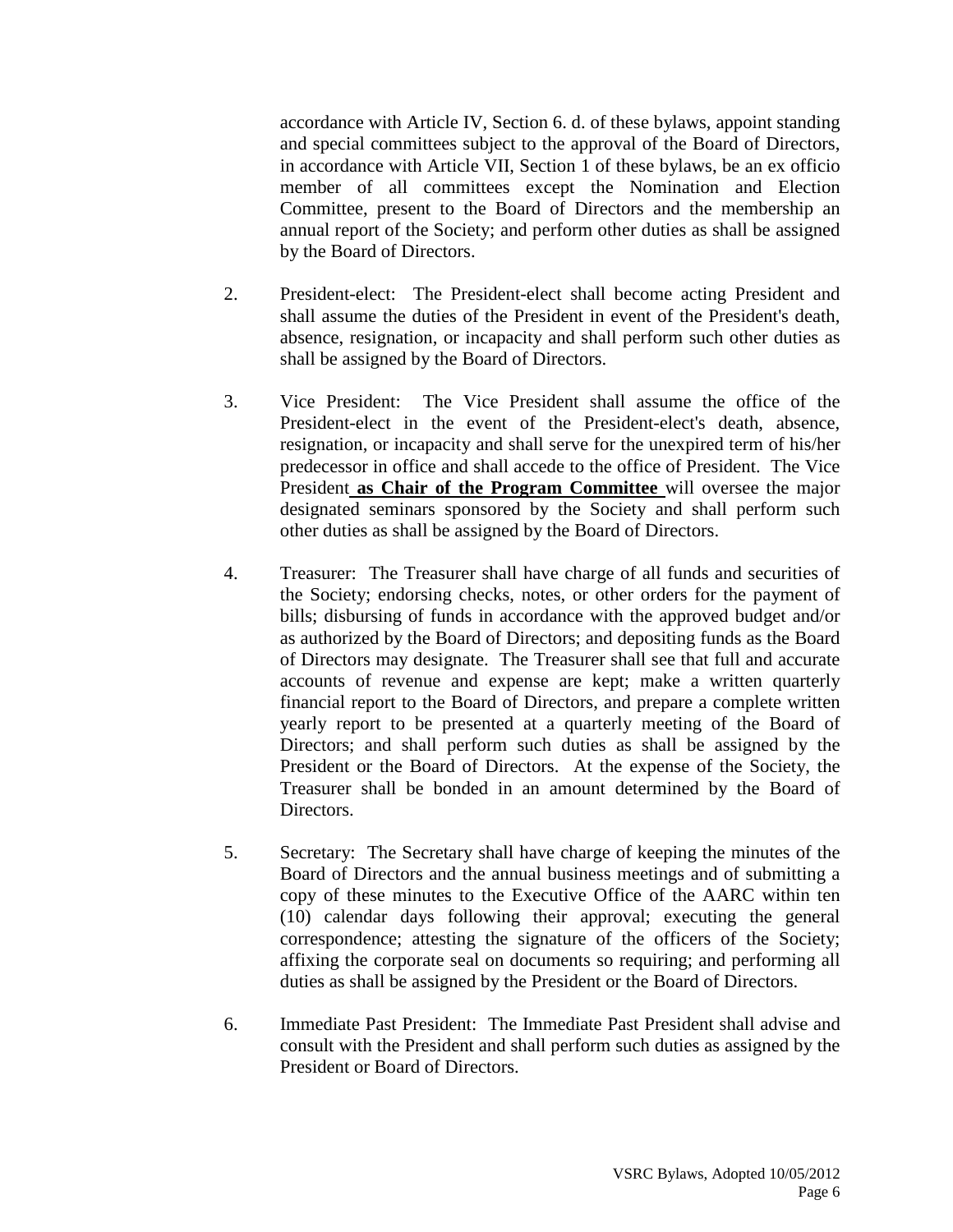# SECTION 4. DISTRICT DIRECTORS

- a. Two District Directors shall be elected as representatives from each of five (5) districts.
- b. The term of office for District Directors shall begin at the first board meeting after the beginning of the fiscal year and shall be two (2) years in length.
- c. Any vacancy that occurs shall be filled by appointment by the Board of Directors. The appointed individual shall serve until an election is held by that district.
- d. A District Director may be removed by the membership of his/her district upon the written request of at least ten percent (10%) of the voting members of that district filed with the Board of Directors whereupon, a vote of the membership with respect to the proposed termination shall be conducted in the manner set forth in Article XII of these bylaws. The removal of said District Director shall be by a majority of the votes cast. Written notice shall be given to the District Director that the office has been declared vacant.

# SECTION 5. SOCIETY DELEGATES TO THE AARC HOUSE OF DELEGATES

- a. The Delegates shall represent the Society to the AARC House of Delegates in compliance with the rules and regulations of that body.
- b. Delegates shall serve for four (4) years. Delegates shall be elected every two (2) years with terms overlapping by two (2) years.
- c. In the event of a vacancy in the position of Delegate, an election by active members of the VSRC will take place to replace that person. Until the election is held, a substitute appointed by the Board of Directors may be sent to the HOD meetings. An appointed substitute may attend the House meetings but cannot hold the office of Delegate nor serve on HOD committees.
- d. Duties of the Delegates shall be consistent with those identified in the AARC Bylaws and in the standing rules of the Society.

## SECTION 6. MEETINGS AND QUORUM

- a. The Board of Directors shall hold no less than four (4) meetings during each fiscal year.
- b. Special meetings of the Board of Directors may be called by the President at such times as the business of the Society shall require; they may be called by the President upon written request filed with the President by at least ten (10)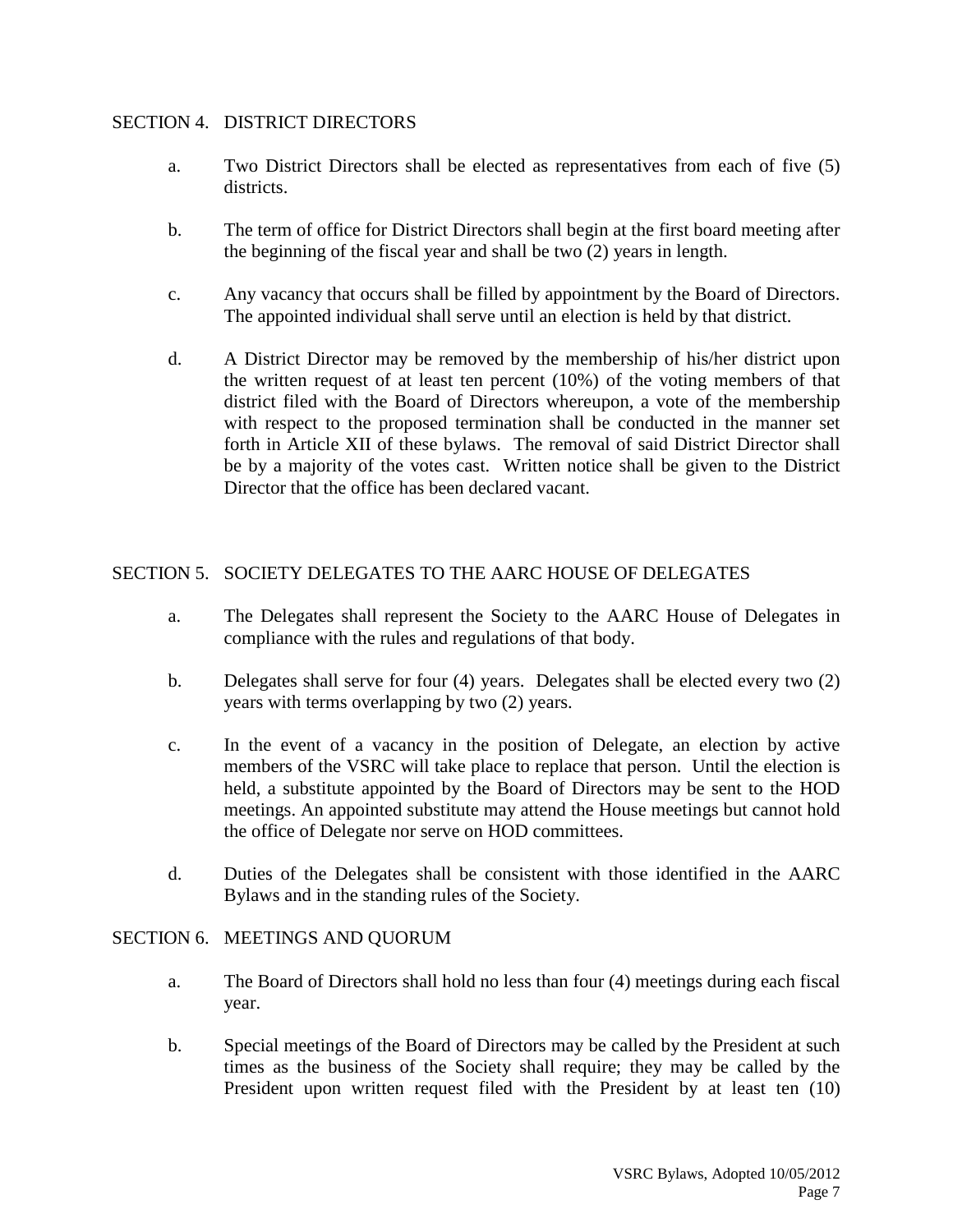members of the Board of Directors.

- c. At least ten (10) members of the Board of Directors shall constitute a quorum at any meeting of the Board of Directors. Unless otherwise provided by law, the Articles of Incorporation or these bylaws, the vote of a majority of the Board of Directors present at any meeting at which a quorum is present shall be an act of the Board of Directors.
- d. Notice stating the date, time, and place of the meetings of the Board of Directors and an agenda of the meeting shall be delivered to each member of the Board not less than seven (7) nor more than ninety (90) calendar days before the date of the meeting.

## SECTION 7. MULTIPLE OFFICES

- a. Members of the Board of Directors shall not hold multiple positions on the Board.
- b. The current and elected Society President, or President-elect, Vice President, Secretary, Treasurer, Delegates and District Directors shall not be a current member of the AARC Board of Directors.

# ARTICLE V - ANNUAL BUSINESS MEETING

## SECTION 1. DATE AND PLACE

The Society shall hold an annual business meeting each fiscal year. **This meeting will coincide with the fourth quarter Board of Directors meeting.**

## SECTION 2. PURPOSE

The annual business meeting shall be for the purpose of presenting the President's annual report, committee reports, and conducting additional business as necessary.

#### SECTION 3. NOTIFICATION

Notice of the time and place of the annual business meeting shall be sent to all members of the Society at least fifteen (15) days prior to such meeting.

#### SECTION 4. VOTING

Each member in good standing shall be entitled to one (1) vote on each matter submitted for a vote of the members. A member may not vote by proxy. A majority of the votes cast shall decide issues.

#### SECTION 5. MEMBER QUORUM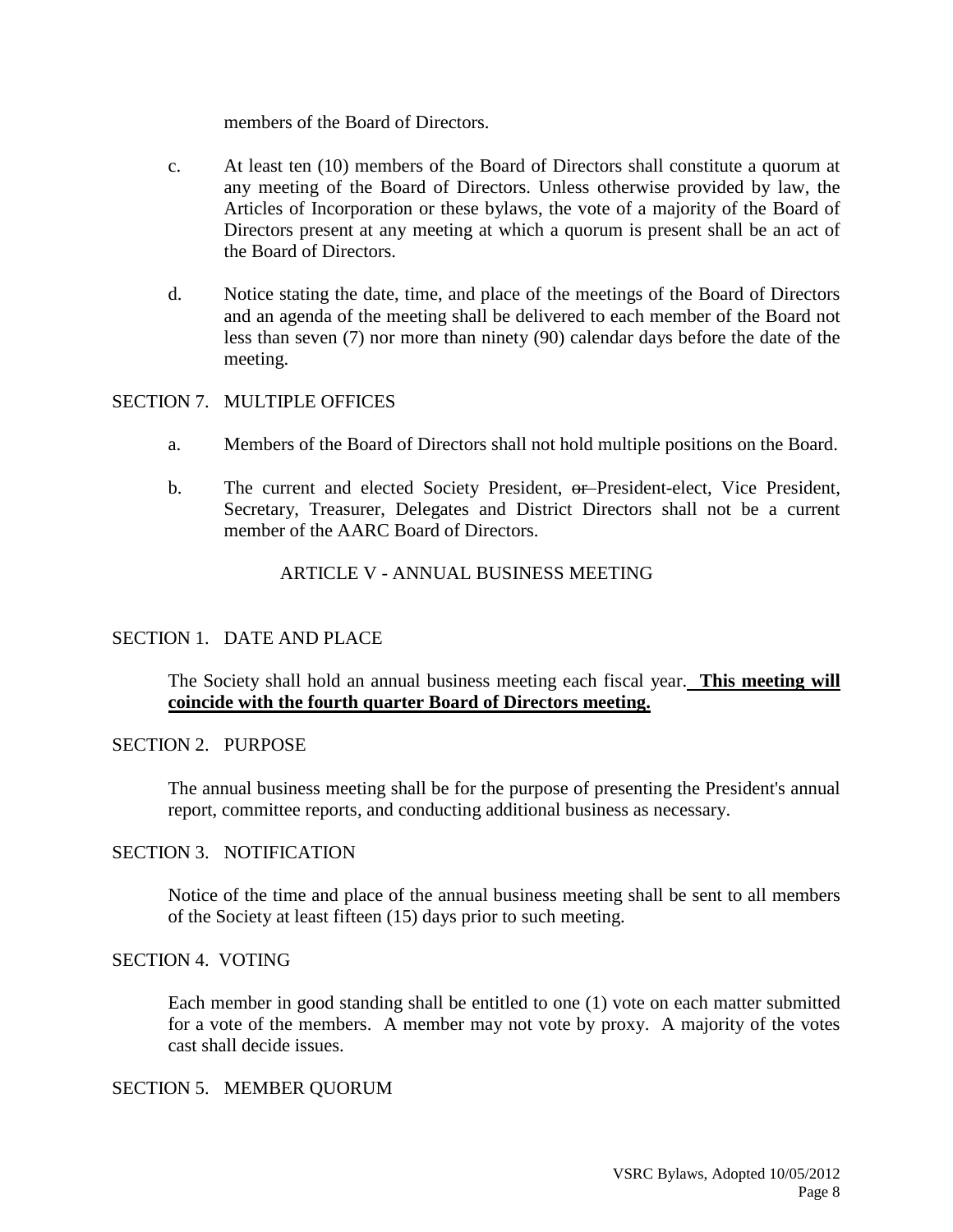Those voting members present at the annual business meeting shall constitute a quorum.

# ARTICLE VI - MEDICAL ADVISOR

# SECTION 1. QUALIFICATIONS

The Medical Advisor(s) shall be a physician duly licensed by the Virginia State Board of Medicine. The Medical Advisor(s) appointment(s) must be ratified by the Board of Directors.

## SECTION 2. TERM

The term of office shall be for one (1) year.

## SECTION 3. DUTIES

- a. The Society Medical Advisor(s) shall serve as consultant(s) to the Society on matters of medical policy.
- b. The Society Medical Advisor(s) shall attend all meetings of the Board of Directors and shall have the privilege of voice but not of vote.

## ARTICLE VII - COMMITTEES

#### SECTION 1. STANDING COMMITTEES

- a. The standing committees of the Society shall be:
	- 1. Audit
	- 2. Bylaws
	- 3. Education
	- 4. Executive
	- 5. Judicial
	- 6. Legislative
	- 7. Strategic Planning
	- 8. Membership
	- 9. Nomination and Election
	- 10. Program
	- 11. Public and Professional Relations
	- 12. Media
- b. The chairperson**,** and members of all standing committees**,** shall be appointed by the President, subject to approval of the Board of Directors.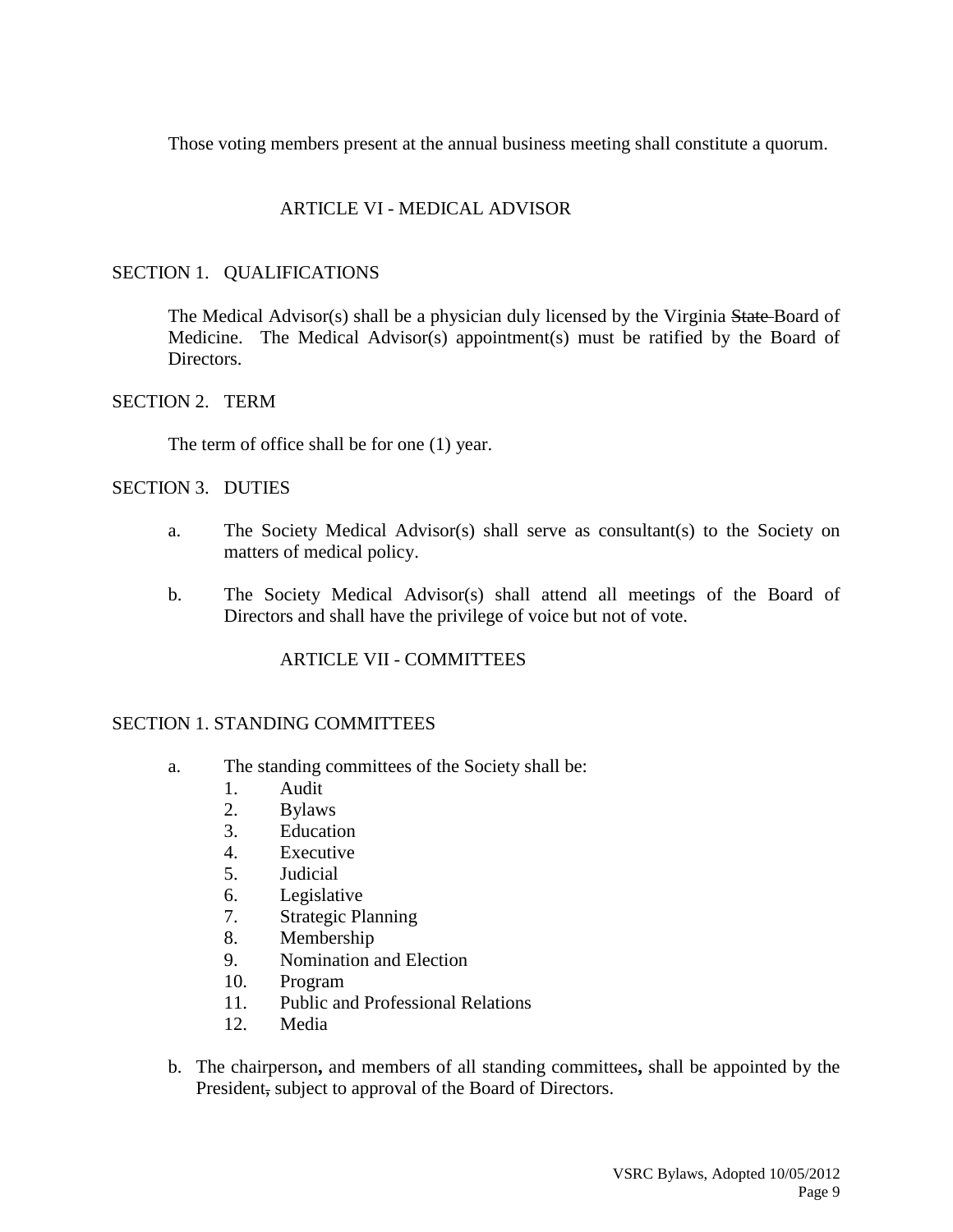# SECTION 2. DUTIES OF THE COMMITTEES

- a. The Audit Committee shall be responsible for monitoring financial affairs of the Society. No member of the Executive Committee serving on this committee will be a voting member.
- b. The Bylaws Committee shall be responsible for reviewing and processing amendments to the bylaws and standing rules.
- c. The Education Committee shall be responsible for monitoring respiratory therapy education program standards (e.g. CoARC) and practices, and providing an assessment of their potential impact on the practice of respiratory therapy. This committee shall serve as liaison between students enrolled in respiratory therapy educational programs and the VSRC.
- d. The Executive Committee of the Board of Directors shall consist of the President, President-elect, Vice President, Immediate Past President, Secretary, Treasurer, and Delegates. They shall have the power to act for the Board of Directors between meetings of the Board of Directors. This committee shall be responsible for developing an annual budget and submitting this budget for approval to the Board of Directors. The President of the Society shall chair this committee.
- e. The Judicial Committee shall review complaints against any member charged with violation of the Society's Articles of Incorporation, bylaws, standing rules, code of ethics, or other rules, regulations, policies, or procedures adopted or for any conduct deemed detrimental to the Society. At the direction of the Board of Directors, the committee shall review complaints brought to their attention and report their recommendations to the Board of Directors.
- f. The Legislative Committee shall be responsible for monitoring legislative activity and assessing its potential impact on the practice of respiratory care. Additionally, this committee shall be responsible for coordinating **the**a Society**'s** response to legislative activity.
- g. The Strategic Planning Committee shall be responsible for evaluating, developing, and suggesting the priority of future goals and objectives of the Society. Additionally, this committee shall develop and recommend strategies to reach each of these goals and objectives.
- h. The Membership Committee shall promote Society membership, process applications, and maintain a current roster of all Society members.
- i. The Nomination and Election Committee see Article VIII.
- j. The Program Committee shall be responsible for the organization,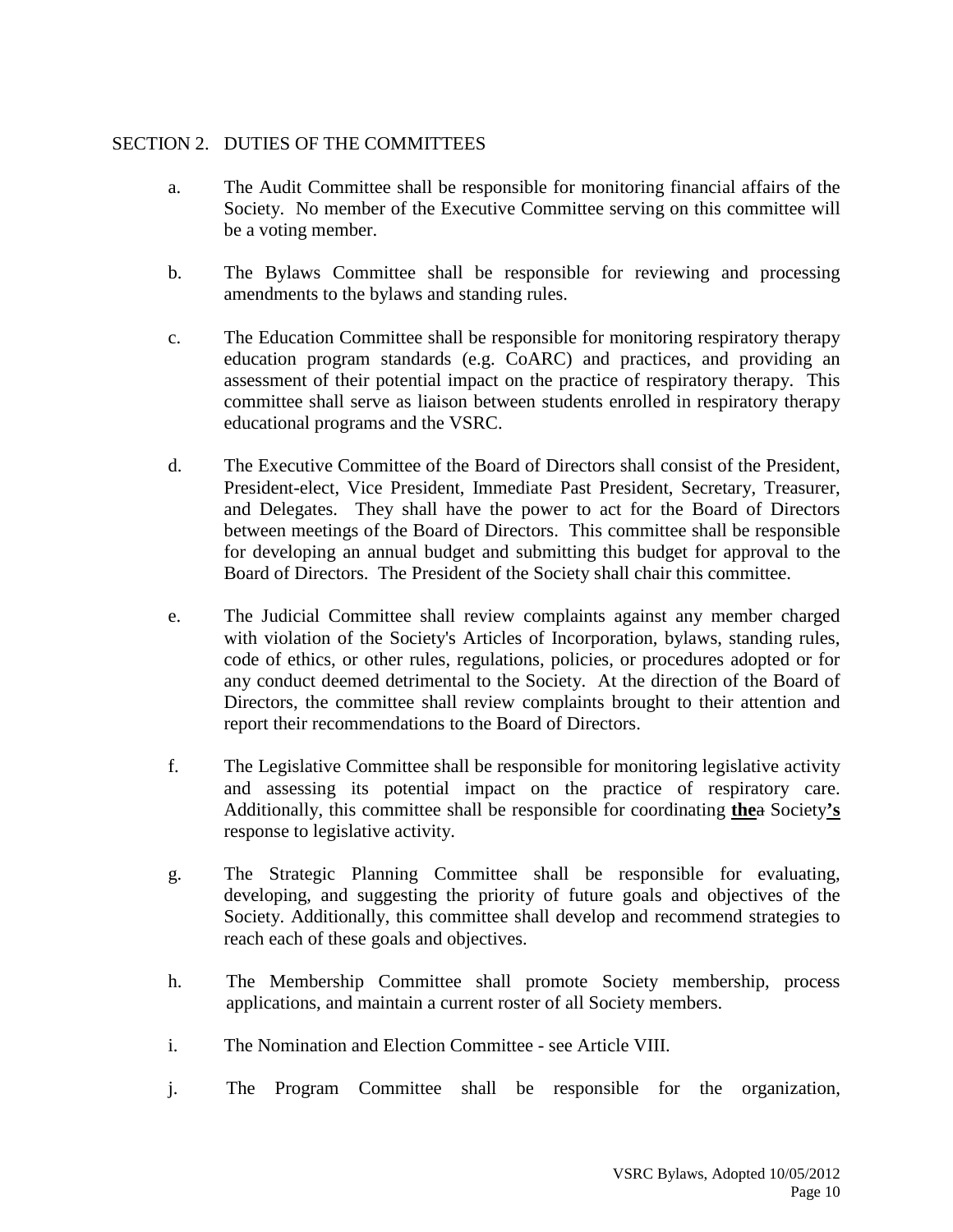implementation, and evaluation of the major designated seminars sponsored by the Society**, but not the District meetings. The Vice President will serve as the chair of the Program Committee.**

- k. The Public and Professional Relations Committee shall be responsible for the activities of the Society in its relationship with the public, hospitals, and other organizations including printed publications.
- l. The Media Committee shall be responsible for all activities related to the VSRC's electronic presence, including management of the VSRC website and oversight of electronic advertising and social networking.

# SECTION 3. SPECIAL COMMITTEES AND REPRESENTATIVES

- a. Special committees and/or representatives may be appointed by the President as required, subject to the approval of the Board of Directors.
- b. Special committee members and/or representatives shall serve for a term of one (1) year or until the appointing President's term expires.
- c. Special committee members and/or representatives may serve consecutive terms with approval of the Board of Directors.

# ARTICLE VIII - NOMINATIONS AND ELECTIONS

# SECTION 1. RESPONSIBILITIES

The Nomination and Election Committee shall be responsible for the preparation of the slate of Board of Directors nominees, conducting elections, and validating and recording all election results.

# SECTION 2. NOMINATIONS

- a. The Nomination and Election Committee shall annually place in nomination the name(s) of Active Members in good standing for the office of President-elect.
- b. The Nomination and Election Committee shall biennially, for the ballot for even numbered years, place in nomination the names of Active Members in good standing for the offices of Secretary and Treasurer.
- c. The Nomination and Election Committee shall biennially, for the ballot for odd numbered years, place in nomination the names of Active Members in good standing for the offices of Delegate and Vice President.
- d. The chairperson of the Nomination and Election Committee shall report the slate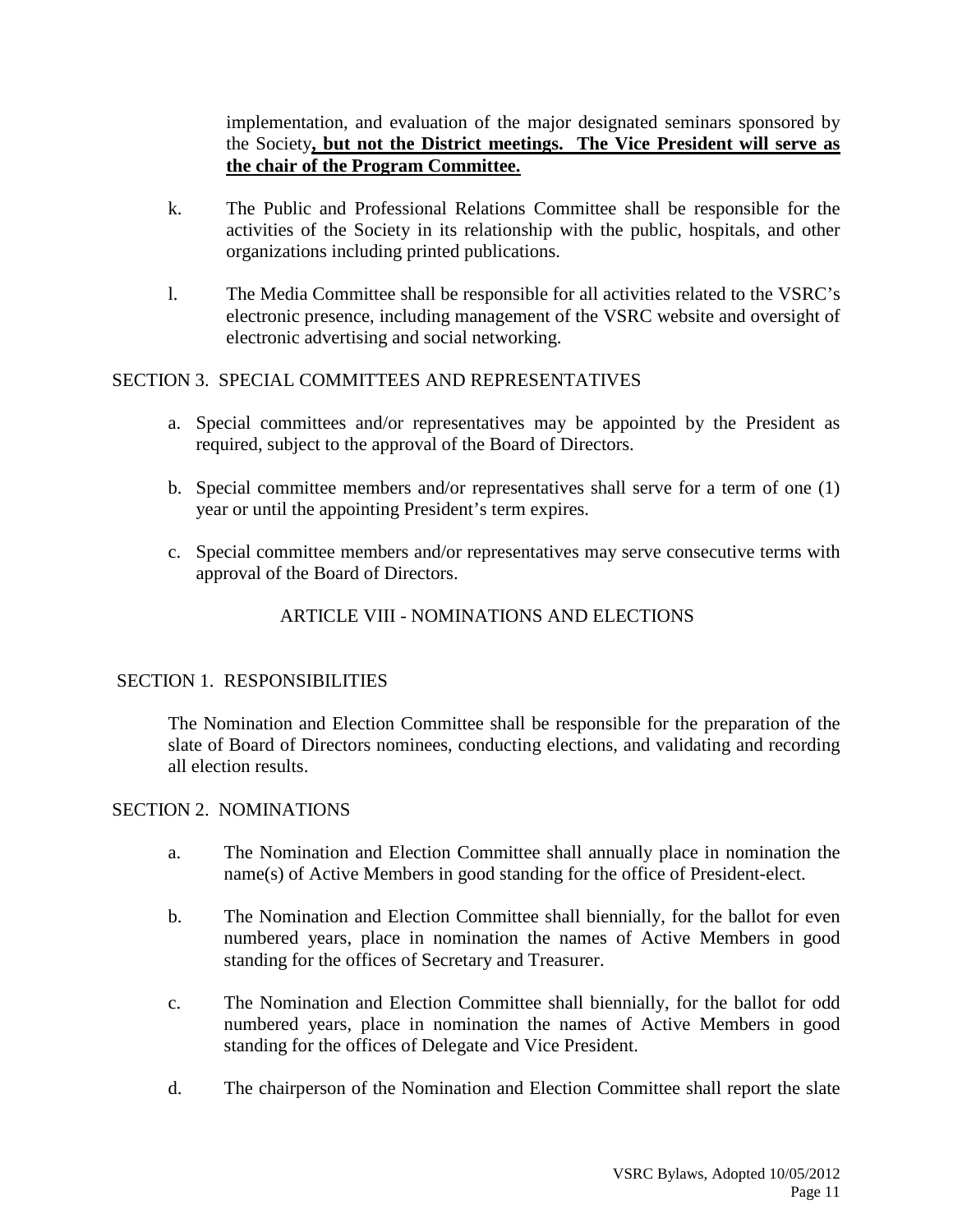of nominees to the Board of Directors at the third quarterly meeting of the Board of Directors each fiscal year.

- e. The Board of Directors shall approve the ballot prior to distribution to the membership.
- f. Each District's nominating committee, chaired by the senior District Director, will provide the Chairperson of the Nomination and Election Committee the name(s) of Active Members in good standing from their District to be placed in nomination for the office of District Director.

## SECTION 3. BALLOTS

At least **thirty** forty-five (**30**45) calendar days prior to the fourth quarterly Board of Directors meeting of the fiscal year, ballots with the slate of nominees shall be made available to each Active Member in good standing. Provisions shall be made on the ballot for write-in votes for each position to be filled. Ballots shall be returned to the Chairperson of the Nomination and Election Committee, and must be dated at least fifteen (15) calendar days prior to the fourth quarterly Board of Directors meeting of the fiscal year. The deadline date shall be clearly indicated on the ballot.

#### SECTION 4. VOTE

The election of all members of the Board of Directors shall be by a plurality of the votes cast. A tie vote shall be decided by lot.

#### SECTION 5. ELECTION

- a. The Nomination and Election Committee shall prepare, distribute, receive, and verify all ballots. They shall tally the votes no sooner than ten (10) days prior to the fourth quarterly Board of Directors meeting of the fiscal year. The results of the election shall be announced at the fourth quarterly Board of Directors meeting of the fiscal year by the Nomination and Election Committee chairperson.
- b. The nominee(s) for District Director will only be voted for by the members of their District. All votes cast for District Director nominee(s) not in the member's District will be considered invalid.

#### ARTICLE IX - PARLIAMENTARY AUTHORITY

# SECTION 1. PARLIAMENTARIAN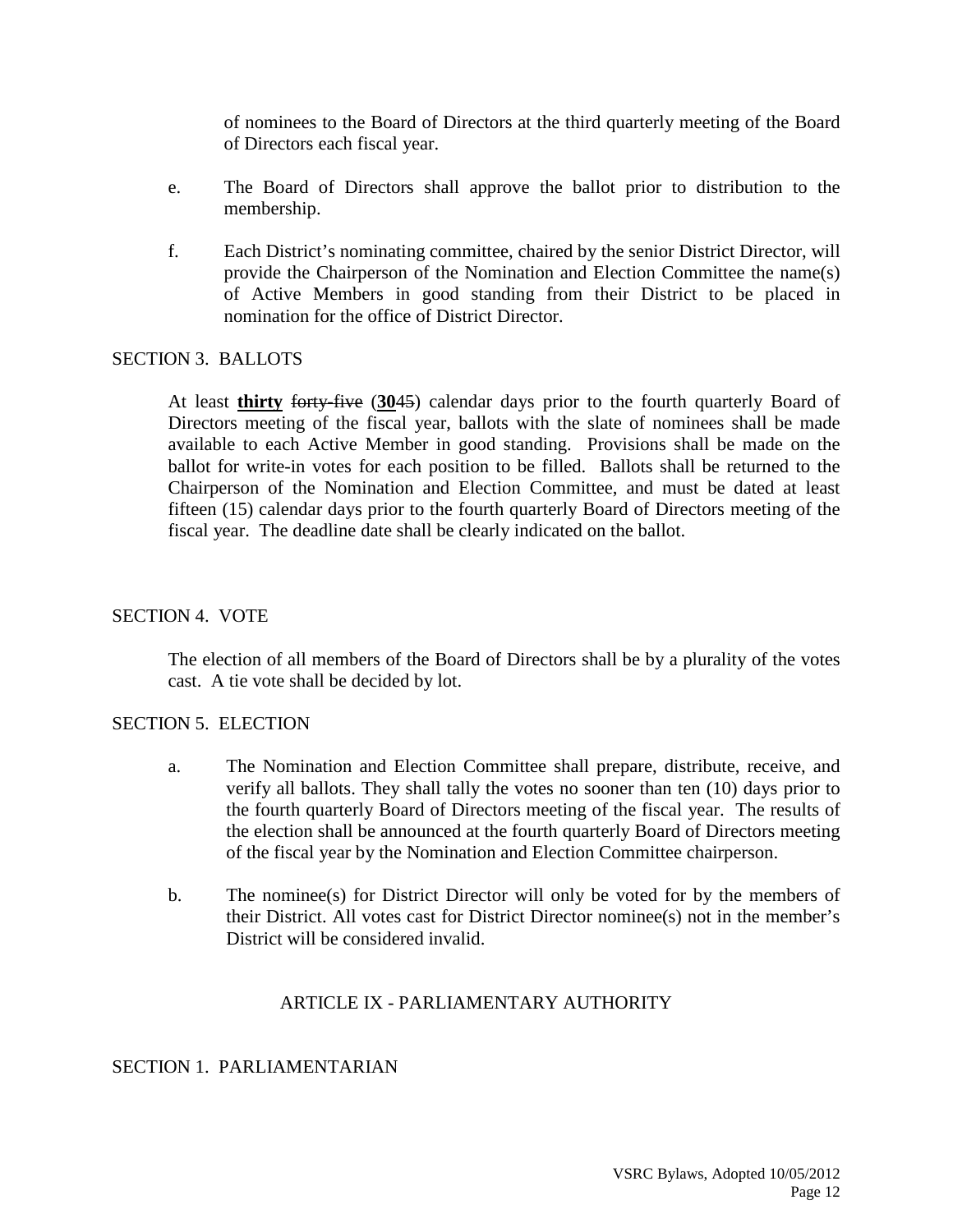A Parliamentarian will be appointed by the President subject to the approval of the Board of Directors.

# SECTION 2. PARLIAMENTARY PROCEDURE

The rules contained in the current edition of Roberts' Rules of Order Revised shall govern whenever they are not in conflict with law, these bylaws or rules, regulations, policies or procedures adopted by the Society.

# ARTICLE X - REQUIREMENT FOR NOTICE

Whenever any notice is required or permitted under these bylaws, such notice shall be in writing and shall be deemed to be delivered when hand delivered, published in a Society publication which has a general circulation to the entire membership or when sent to the individual, entity, or organization, as appropriate, at his/her or its address as it appears on the records of the Society.

# ARTICLE XI - BYLAWS AMENDMENTS

These bylaws may be amended by following these steps:

- 1) Affiliate member, Bylaws Committee or Board of Directors suggests change to the bylaws.
- 2) Affiliate Bylaws Committee develops wording (with intent statement).
- 3) Affiliate Bylaws Committee submits a preliminary copy of proposed changes and intent statement to Affiliate Board of Directors for majority approval, rejection or amendment.
- 4) Affiliate submits approved proposed amendment, current wording and intent statement to the AARC Bylaws Committee for review and recommendation to the AARC Board of Directors.
- 5) AARC Bylaws Committee either recommends that the AARC Board of Directors approve the proposed changes or sends them back to the affiliate with recommendations.
- 6) VSRC is notified of the AARC Board of Directors action**.**
- 7) When the AARC Board of Directors approves the proposed changes in the affiliate bylaws, the VSRC Bylaws Committee or Nominations and Election Committee prepares a ballot with the proposed changes, the original version and the intent statement.
- 8) Ballots are made available to eligible members. If two thirds (2/3) of the valid returned ballots support the change, then it will be adopted within the bylaws.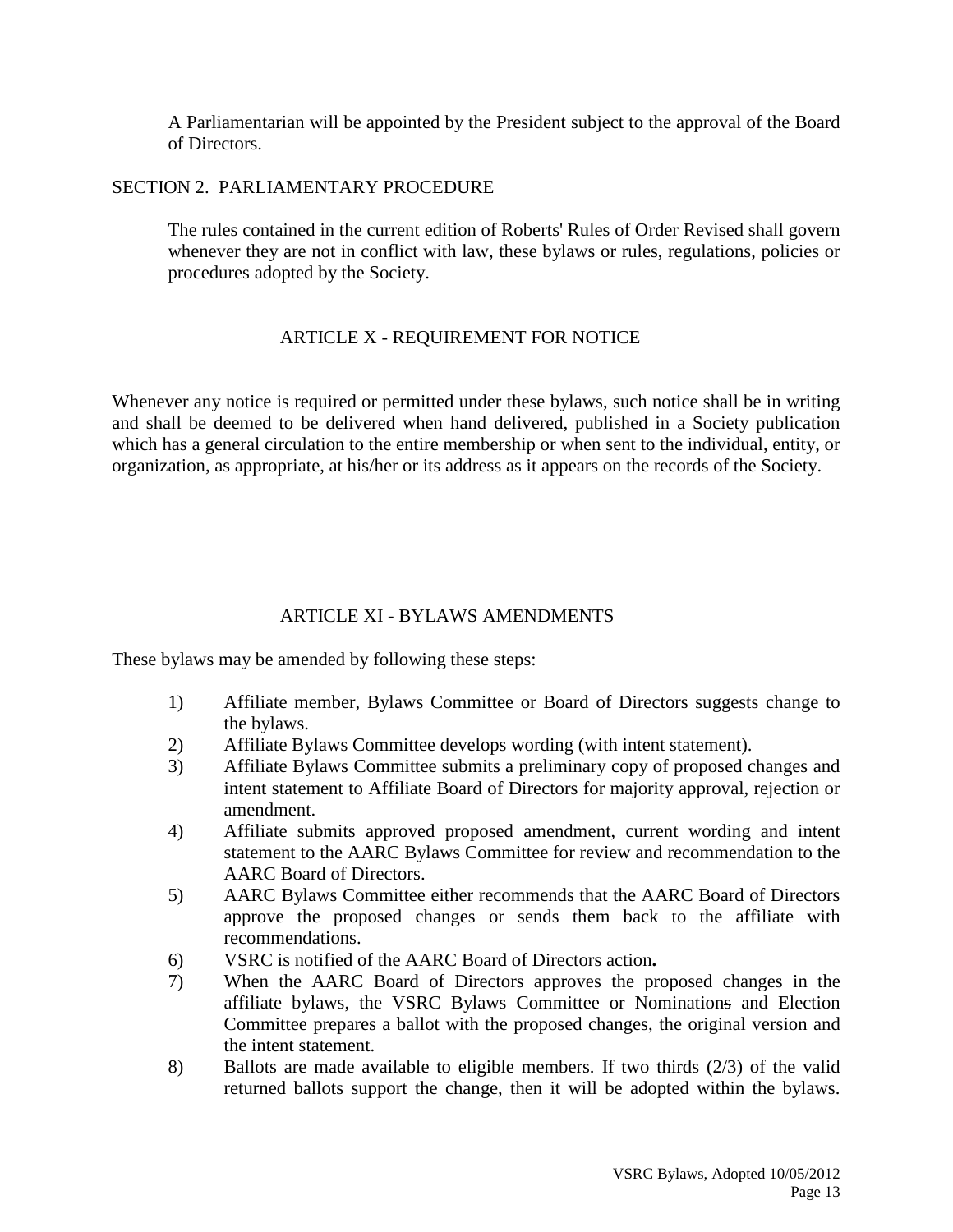Ballots will be made available for a minimum of **thirty** forty five (**30**45) days prior to counting of the vote.

## ARTICLE XII - VOTE OF MEMBERSHIP

When required by these bylaws or whenever in the judgment of the Board of Directors it is necessary to present any business to the membership prior to the next annual business meeting, the Board of Directors may, unless otherwise required by these bylaws, instruct the Nomination and Election Committee to conduct a vote of the membership. Unless otherwise required by law or provided in these bylaws, the approval of the proposed action shall require the affirmative vote of a majority of the valid votes received within thirty (30) calendar days after the date of such submission to the membership. The result of the vote shall dictate the action of the Society.

# ARTICLE XIII - CODE OF ETHICS

If the conduct of any member shall appear to be in violation of the Articles of Incorporation, bylaws, standing rules, code of ethics, or other regulations, policies or procedures adopted by the Association or the Society, or shall appear to be prejudicial to the interests of the Association or the Society, such member may be reprimanded, suspended, expelled, or have their membership status reclassified by the Association.